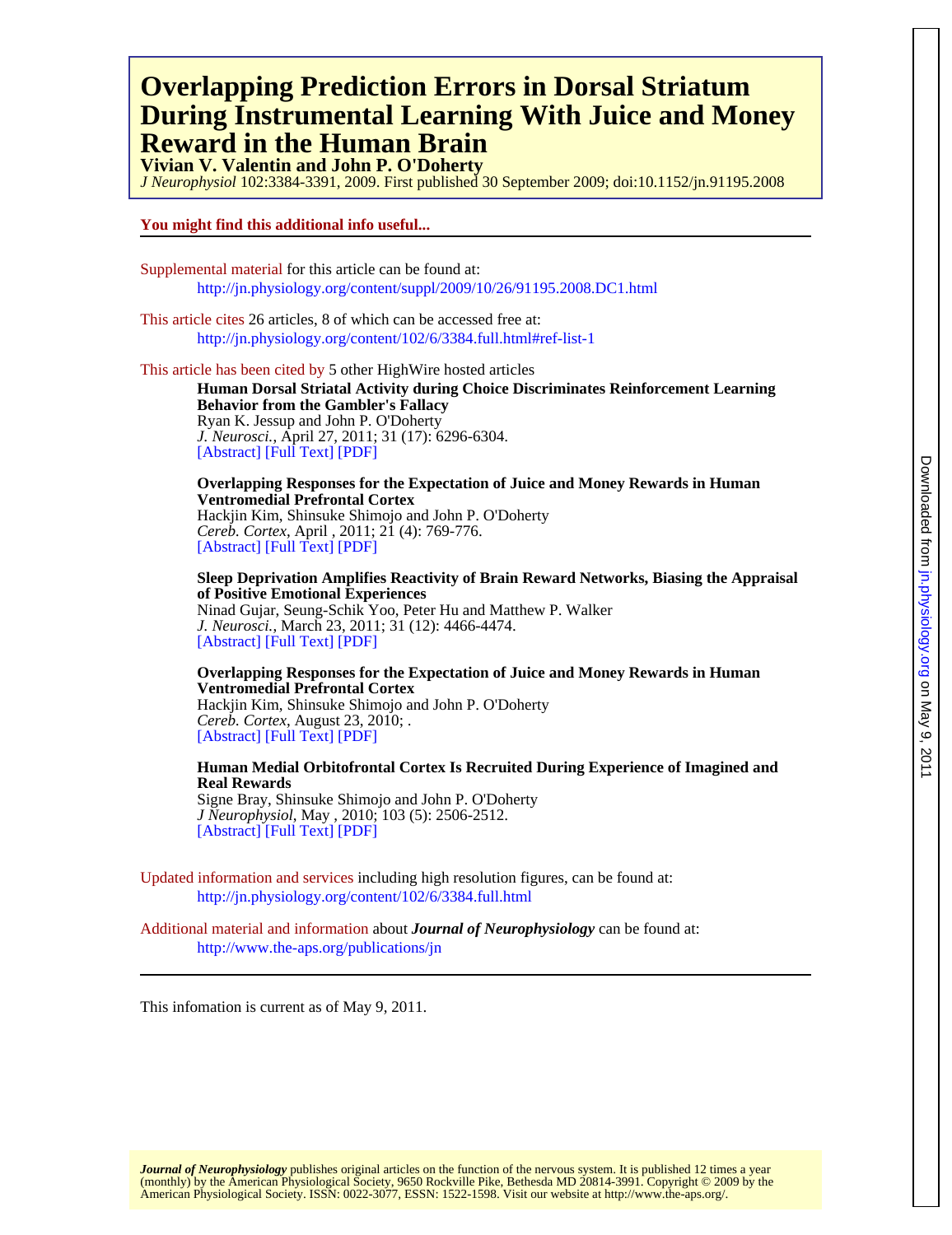# Overlapping Prediction Errors in Dorsal Striatum During Instrumental Learning With Juice and Money Reward in the Human Brain

## **Vivian V. Valentin<sup>1</sup> and John P. O'Doherty1,2\***

1 *Division of Humanities and Social Sciences, and Computation and Neural Systems Program, California Institute of Technology,* Pasadena, California; and <sup>2</sup>Trinity College Institute of Neuroscience, and School of Psychology, Trinity College, University of Dublin, *Dublin, Ireland*

Submitted 10 November 2008; accepted in final form 28 September 2009

**Valentin VV, O'Doherty JP.** Overlapping prediction errors in dorsal striatum during instrumental learning with juice and money reward in the human brain. *J Neurophysiol* 102: 3384 –3391, 2009. First published September 30, 2009; doi:10.1152/jn.91195.2008. Prediction error signals have been reported in human imaging studies in target areas of dopamine neurons such as ventral and dorsal striatum during learning with many different types of reinforcers. However, a key question that has yet to be addressed is whether prediction error signals recruit distinct or overlapping regions of striatum and elsewhere during learning with different types of reward. To address this, we scanned 17 healthy subjects with functional magnetic resonance imaging while they chose actions to obtain either a pleasant juice reward (1 ml apple juice), or a monetary gain (5 cents) and applied a computational reinforcement learning model to subjects' behavioral and imaging data. Evidence for an overlapping prediction error signal during learning with juice and money rewards was found in a region of dorsal striatum (caudate nucleus), while prediction error signals in a subregion of ventral striatum were significantly stronger during learning with money but not juice reward. These results provide evidence for partially overlapping reward prediction signals for different types of appetitive reinforcers within the striatum, a finding with important implications for understanding the nature of associative encoding in the striatum as a function of reinforcer type.

## INTRODUCTION

Accumulating evidence from neurophysiological recording studies in nonhuman primates and rodents implicates the phasic responses of dopamine neurons in encoding prediction errors for reward (Mirenowicz and Schultz 1994; Morris et al. 2006; Roesch et al. 2007; Schultz 1998). These neurons demonstrate a response profile that resembles the difference between expected and actual rewards associated with the presentation of particular stimuli and/or performance of specific actions (Mirenowicz and Schultz 1994; Montague et al. 1996; Roesch et al. 2007; Schultz 1998). Consistent with the animal data, human imaging studies have revealed evidence for reward prediction error signals in target areas of dopamine neurons in the human brain, most prominently in the ventral and dorsal striatum (Abler et al. 2006; McClure et al. 2003; O'Doherty et al. 2003, 2004; Pessiglione et al. 2006; Tanaka et al. 2004). Prediction error signals have been reported in humans during learning with a number of different kinds of reward, including money, liquid food rewards, water, and attractive faces (Bray and O'Doherty 2007; Kim et al. 2006; McClure et al. 2003; O'Doherty et al. 2003; Pessiglione et al. 2006).

An outstanding question is whether prediction error signals are distinct depending on the type of reward involved. Addressing this question is important for developing a better understanding of the computational mechanisms used by the brain to learn reward predictions. The presence of a generic reward prediction error signal that does not distinguish between different reinforcer types (whether biological compared with abstract rewards or visual versus flavor rewards) might be used to learn a nonspecific reward prediction signal that can indicate whether a particular stimulus or action is "rewarding" but nonetheless carries no information about the specific nature of the reward to be expected. On the other hand, if distinct prediction error signals are found to be recruited for different reinforcer types, then this could imply that the reward predictions trained by such signals might encode reinforcer specific information, thereby permitting motivationally specific modulation of predictive representations. Understanding the nature of prediction error signaling for different types of reinforcers is also relevant for evaluating theories of economic decision making predicated on the notion of a "common utility," whereby representations for the value or utility of different kinds of reinforcers are suggested to be encoded on a common scale to facilitate comparisons between actions leading to different types of reinforcers (Montague and Berns 2002; O'Doherty 2007). One way such common utility representations might be learned for different kinds of reinforcers is through a nondiscriminative generic reward prediction error signal. However, it is important to note that a nondiscriminative prediction error signal is only one of several mechanisms by which a common currency could be implemented. An alternative possibility is that reward-predictions for each reinforcer type could be learned separately via distinct prediction error signals and that these value predictions get converted into a common currency at the time of choice (i.e., independently of learning). Nevertheless if in the present study we find overlapping prediction error signals during learning, this could provide evidence in support of the possibility that predictive representations for different reinforcer types are integrated at the point of learning and not merely at the time of choice.

The degree to which reward prediction error signals distinguish between different reinforcer types has not been systematically addressed in either single-unit recording studies in animals or in functional imaging studies in humans. In direct recordings from dopamine neurons in animals, the range of reinforcers used has been limited to liquid foods and water, which does leave open the

Address for reprint requests and other correspondence: J. P. O'Doherty, Trinity College Institute of Neuroscience, Lloyd Building, Trinity College, University of Dublin, Dublin 2, Ireland (E-mail: odoherjp@tcd.ie).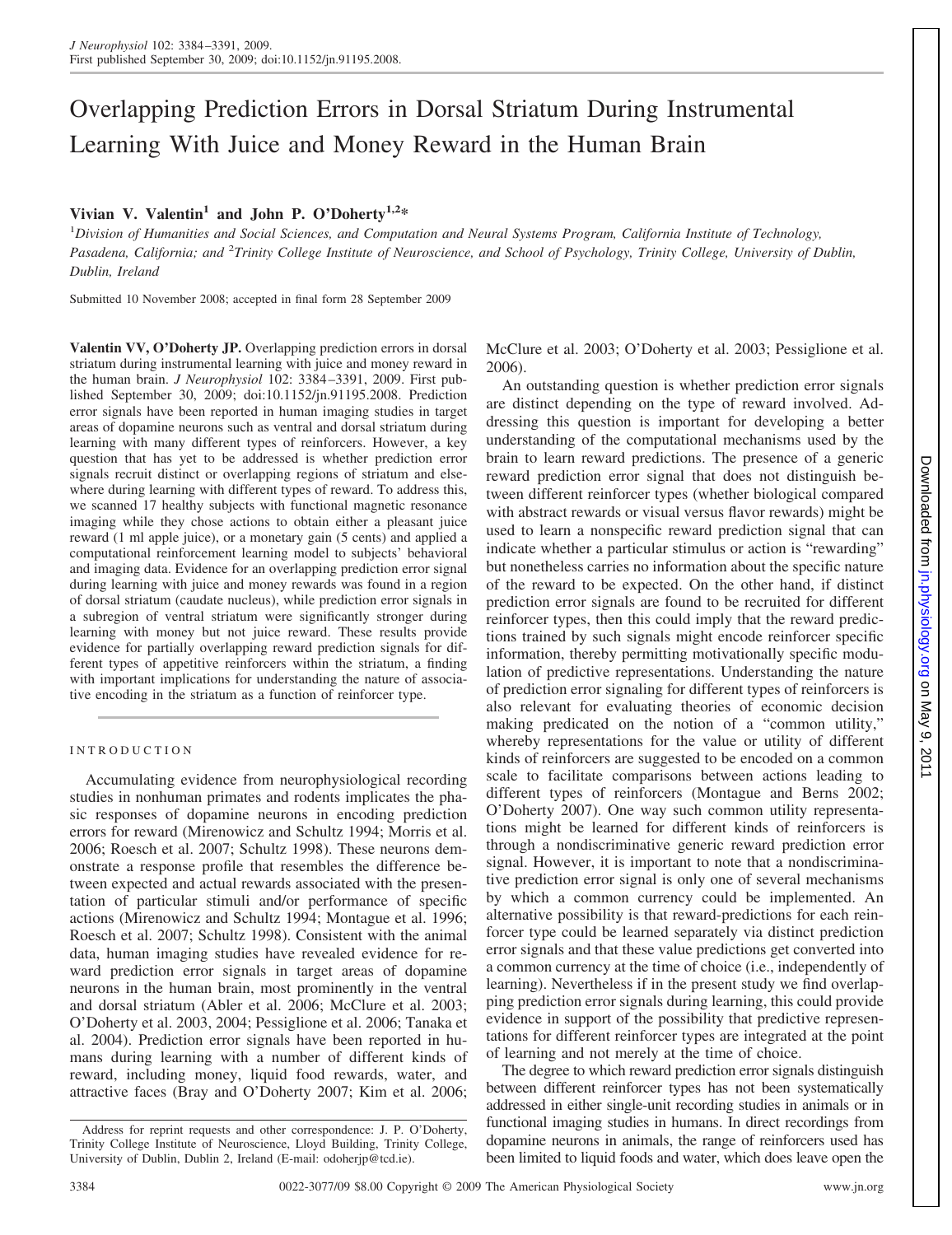question whether firing patterns of dopamine neurons might distinguish between more diverse types of reinforcer. In humans, while brain regions such as ventral and dorsal striatum have been found to correlate with prediction error signals in response to a range of different reinforcers, no study to date has systematically compared and contrasted prediction error responses to different reinforcer types, leaving open the question whether prediction error representations are common or distinct as a function of reinforcer type.

The goal of the present study was to compare and contrast prediction error signals elicited while subjects learned to perform actions to obtain one of two distinct reinforcer types: a liquid food reward (juice), and monetary reward (monetary gain). Subjects were scanned with functional magnetic resonance imaging (fMRI) while performing a task during which they had to choose actions denoted by distinct stimulus pairs, which in one case led to either a high or low probability of obtaining a pleasant juice reward (1 ml of apple juice) and in another case a high or low probability of obtaining a monetary outcome (gaining 5 cents). We tested for regions showing significant correlations with prediction error signals separately during choices involving money and juice rewards to establish the extent to which prediction error signals elicited during learning with money and juice engage distinct or overlapping representations.

## METHODS

#### *Subjects*

Seventeen healthy right-handed individuals [5 females, 12 males; mean age:  $25 \pm 1.7$  (mean  $\pm$  SD); range: 19–40] participated in the experiment. The subjects were preassessed to exclude those with a prior history of neurological or psychiatric illness. Prior to participation in the experiment, the subjects were prescreened to ensure that they found apple juice to be highly pleasant.

Subjects were asked to fast for  $\geq 6$  h prior to their scheduled arrival time at the laboratory but were permitted to drink water. All subjects gave informed consent and the study was approved by the Institutional Review Board of the California Institute of Technology.

#### *Stimuli*

The liquid-food reward was apple juice, and its control was an affectively neutral tasteless solution that consists of the main ionic components of human saliva (25 mM KCl and 2.5 mM NaHCO<sub>3</sub>). The liquids were delivered by means of separate electronic syringe pumps (1 for each liquid) positioned in the scanner control room. These pumps transferred the liquid stimuli to the subject via  $\sim$  10-m-long polyethylene plastic tubes (6.4 mm diam), the other end of which were held between the subject's lips like a straw while they lay supine in the scanner. The monetary reward was indicated with a picture of a nickel to mean that five cents was added to the accumulating winnings, and its control was a scrambled picture of a nickel to mean that there was no change in income.

#### *Task*

The task consisted of four trial types: money, scrambled-money, juice, or neutral-solution, the occurrence of which was fully randomized throughout the experiment (see Fig. 1). On each trial, subjects were faced with the choice between two possible actions. Each trial type had unique pairs of arbitrary, affectively neutral, fractal stimuli representing those actions. The action of choosing one of the stimuli delivered the respective reward with a probability of 0.6, and the other delivered the same reward with a probability of 0.3. Subjects could choose a given action by selecting one of two button presses on a response pad corresponding to the left or the right location on the screen. The location assignment of the two images was fully counterbalanced across trials. The assignment of the images to each trial type and outcome probability was fully counterbalanced across subjects. The subjects' task on each trial was to choose one of the two possible available images. If a response was not registered before 1.5 s, a response omission was indicated to the subject, and the trial was aborted. When an image had been selected, it increased in brightness, and 4 s later the screen was cleared. Immediately following this, depending on the condition, the outcome was either the delivery of 1 ml apple juice or a picture of a nickel designating a 5-cent increase in the accumulating income; the delivery of 1 ml of affectively neutral control tasteless solution or a picture of a scrambled nickel designating no change to income; or else no stimulus was delivered or presented (according to the reward schedule associated with the particular stimulus chosen). The outcome lasted 1 s and was followed by a jittered intertrial interval drawn from a Poisson distribution with a mean of 4 s.

#### *Experimental design*

Before starting the experimental task, we collected pleasantness ratings of the visual cue stimuli  $(-5, \text{very unpleasant}; +5, \text{very}$ pleasant) based on subjective preference, and after the experiment we collected pleasantness ratings of the cues based on their learned associated outcomes. Subjects underwent two 25-min scanning sessions—two training sessions, each with different images (new learning) consisting of 160 trials (40 trials per condition: money, juice, scrambled, and neutral). There was a break in between the two sessions to allow subjects to rest. All four trial types were pseudorandomly intermixed throughout both of the sessions. Prior to each training session, subjects were told that there were four pairs of stimuli, and on each trial, one of these pairs would be displayed. They were instructed to select one of the possible visual stimuli on each trial by pressing the left or right response button. They were told that following their choices they could receive 1 ml of apple juice, 1 ml of a neutral solution, an image of a nickel designating winning 5 cents, a scrambled image designating no change, or nothing. They were not told which stimulus was associated with which particular outcome, but they were told that one of each pair of stimuli was associated with a higher probability of obtaining an outcome than the other. Subjects were instructed to learn to choose the stimuli that gave them the most reward.

### *fMRI data acquisition*

The functional imaging was conducted by using a Siemens 3.0 Tesla Trio MRI scanner to acquire gradient echo T2\* weighted echo-planar (EPI) images with blood-oxygenation-level-dependent (BOLD) contrast. To optimize functional sensitivity in orbitofrontal cortex (OFC), we used a tilted acquisition in an oblique orientation of 30° to the AC-PC line (Deichmann et al. 2003). In addition, we used an eight-channel phased array coil which yields a 40% signal increase in signal in the medial OFC over a standard head coil. Each volume comprised 32 axial slices. A total of 750 volumes (25 min) were collected during the experiment in an interleaved-ascending manner. The imaging parameters were: echo time, 30 ms; field of view, 192 mm; in-plane resolution and slice thickness, 3 mm; TR, 2 s. Whole-brain high resolution T1-weighted structural scans  $(1 \times 1 \times 1$  mm) were acquired from the 17 subjects and co-registered with their mean EPI images and averaged together to permit anatomical localization of the functional activations at the group level. Image analysis was performed using SPM2 (Wellcome Department of Imaging Neuroscience, Institute of Neurology, London, UK). Temporal normalization was applied to the scans, each slice being centered to the middle of the scan (TR/2). To correct for subject motion, the images were realigned to the first volume, spatially normalized to a standard T2\* template with a resampled voxel size of 3 mm, and spatially smoothed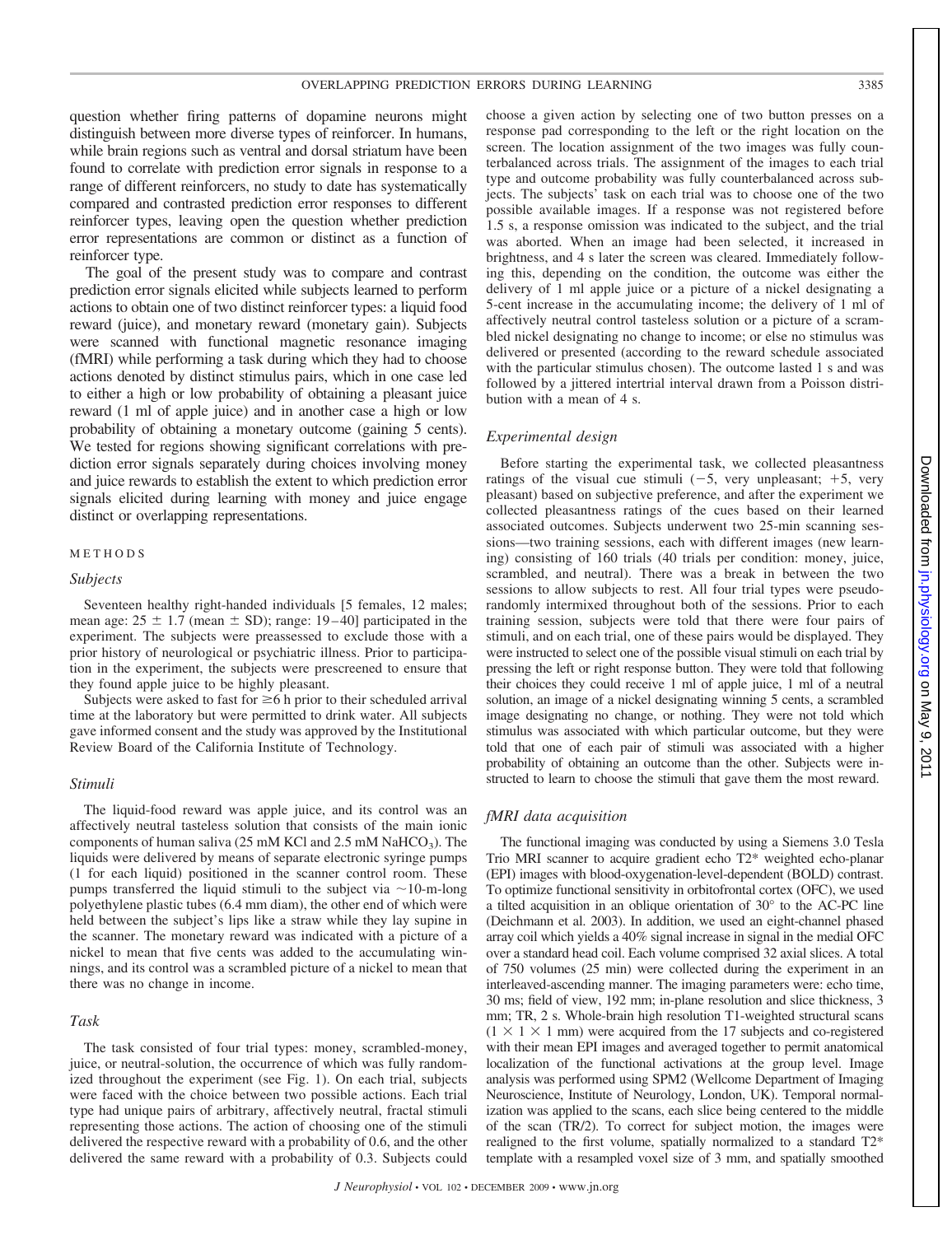

on May 9, 2011 [jn.physiology.org](http://jn.physiology.org/) Downloaded from

 $-2011$ 

Downloaded from jn.physiology.org on May 9,

FIG. 1. Instrumental task illustration. Each of the 4 conditions, juice, money, neutral, and scrambled, were signified by different pairs of arbitrary stimuli. On each trial, subjects had to choose between 2 possible images, 1 leading to a high probability of outcome (0.6) and the other a low probability (0.3). Depending on the condition, the outcome was 1 ml apple juice, a picture of a nickel, 1 ml neutral control solution, or a picture of a scrambled nickel. The chosen stimulus was illuminated, and 4 s later the outcome was delivered.

using a Gaussian kernel with a full-width at half-maximum (FWHM) of 8 mm. Intensity normalization and high pass temporal filtering (using a filter width of 128 s) were also applied to the data (Friston et al. 1995).

#### *Reinforcement learning model*

We used a simple reinforcement learning model to learn action values Qa and Qb for each pair of actions a,b available for each of the four separate trial types (juice, money, and their corresponding control conditions). The action values were updated using a Rescorla-Wagner learning rule, following selection of that action on a given trial *t*

$$
Q_{\text{chosen}}(t+1) = Q_{\text{chosen}}(t) + \alpha \delta(t)
$$

Where  $\delta(t)$  is a prediction error computing the difference between predicted and actual reward obtained on that trial

$$
\delta(t) = \mathbf{r}(t) - Q_{\text{chosen}}(t)
$$

and  $\alpha$  is a learning rate parameter.

We set  $r(t)$  to 1 or 0 to denote receipt of a liquid-food/money outcome or no outcome, respectively. The probability of choosing a given choice option given the learned values is determined using a logistic sigmoid

$$
p_a(t) = \frac{\exp[\beta Q_a(t)]}{\exp[\beta Q_a(t)] + \exp[\beta Q_b(t)]}
$$

where  $\beta$  is an inverse temperature that determines the ferocity of the competition. To find optimal model parameters, we calculated the log likelihood fit of the actual choices made by subjects according to Rescorla-Wagner learning, for a variety of learning rates  $(\alpha)$  and inverse temperature parameters  $(\beta)$ . A single set of model parameters were fit to the group as a whole. These optimal parameters were obtained separately for different trial types and separately across runs:  $\alpha = 0.06$  and  $\beta = 10$  for money in run 1;  $\alpha = 0.2$  and  $\beta = 4.6$  for money in run 2;  $\alpha = 0.02$  and  $\beta = 3.8$  for scrambled money in run 1;  $\alpha = 0.02$  and  $\beta = 10$  for scrambled money in run 2;  $\alpha = 0.06$  and  $\beta = 10$  for juice in run 1;  $\alpha = 0.1$  and  $\beta = 7$  for juice in run 2;  $\alpha =$ 0.02 and  $\beta$  = 5.6 for neutral in run 1;  $\alpha$  = 0.02 and  $\beta$  = 10 for neutral in run 2. The above parameters were used to generate the actual regressors for the fMRI data analysis for each subject.

#### *fMRI data analysis*

The event-related fMRI data were analyzed by creating regressors composed of sets of delta (stick) functions. For each trial type, we approximated a full temporal difference prediction error signal (with cue and outcome responses) by using a regressor as a parametric modulator in which the signal at the time of cue presentation was set to the value of the chosen action  $Q_{\text{chosen}}(t)$ , while the activity at the time of outcome corresponded to  $\delta(t)$ . Additional regressors modeled activity corresponding to receipt of reward at the time of the outcome (which was set to 1 if a reward was delivered, 0 otherwise). Separate regressors modeled activity for each trial type. Regressors for omitted trials and onsets of swallowing events were also created. All of these regressors were convolved with a hemodynamic response function. In addition, the six scan-to-scan motion parameters produced during realignment were included to account for residual effects of move-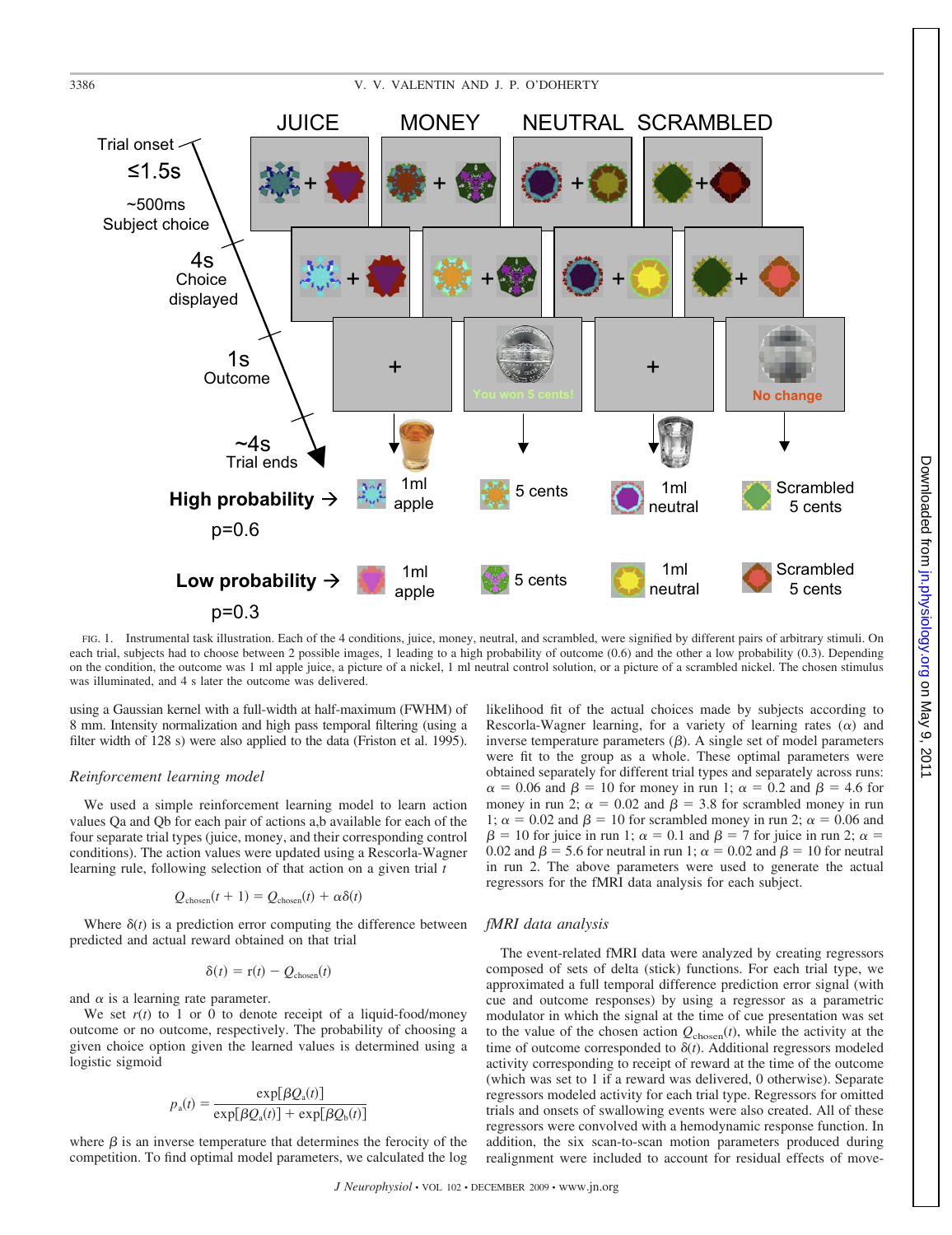ment. A swallowing-motion parameter was also recorded via a motion detection coil placed on each subjects' neck. These regressors were then entered into a regression analysis against the fMRI data for each individual subject. Linear contrasts of regressor coefficients were computed at the single subject level to enable comparison between the juice, neutral, money, and scrambled trial types. The results from each subject were taken to a random effects level by including the contrast images from each single subject into a one-way ANOVA with no mean term. The main contrasts reported in this study were between the prediction error signals of juice minus neutral and money minus scrambled. To find commonalities, we took the average (main effect of prediction error) and the conjunction of these contrasts. The conjunction was computed by applying a statistical threshold to one of the prediction error (PE) contrasts ([juice – neutral]) and then applying the other PE contrast ([money – scrambled]) as an inclusive mask using the same threshold (e.g., at  $P < 0.001$ ). To find differences, we looked for an interaction between these contrasts: [money – scrambled] – [juice – neutral]. We also tested for regions responding following receipt of the different outcomes, computing conjunctions and differences in the same way as described in the preceding text for the prediction error contrasts. We also modeled a tonic value signal set to  $Q_{\text{chosen}}(t)$ , which began at the cue presentation and ended at the time of outcome presentation.

The structural T1 images were co-registered to the mean functional EPI images for each subject and normalized using the parameters derived from the EPI images. Anatomical localization was carried out by overlaying the *t*-maps on a normalized structural image averaged across subjects and with reference to an anatomical atlas. When testing for prediction error signals, we focused in particular on the ventral and dorsal striatum and report results in this area using an uncorrected threshold of  $P < 0.001$  and an extent threshold of five contiguous voxels. Activities in all other regions are reported only if surviving correction for multiple comparisons at whole brain level using family-wise error at  $P < 0.05$ .

## RESULTS

### *Behavioral results*

EFFECTS OF TRAINING DURING INSTRUMENTAL CONDITION-ING. Figure 2*A* shows averaged learning curves for the high probability actions associated with apple juice, neutral, money, and scrambled outcomes over the course of the two training sessions and across the 17 subjects. In the last 10-trial block of training (averaged from each session), subjects chose the high probability action significantly more often than the low probability action in both the juice  $[t(16) = 3.82, P < 0.001,$ 1-tailed] and the money  $[t(16) = 5.30, P < 0.001, 1$ -tailed] conditions. This indicates that subjects learned to choose the instrumental action associated with the most reward in both conditions. On the contrary, subjects did not learn to choose the high probability action more than the low probability action in the last block of the neutral condition  $[t(16) = 0.13, P = 0.90,$ 2-tailed], and the scrambled condition  $[t(16) = 0.71, P = 0.49,$ 2-tailed], indicating that subjects were indifferent as to whether they obtained the affectively neutral control stimuli. In addition, we found no significant difference in the number of high probability action choices made in the juice and money conditions in the last 10 trials  $[t(16) = -0.31, P = 0.76, 2$ -tailed].

## *Effects of training on the affective evaluation of visual stimuli*

Subjective pleasantness ratings for the eight different stimuli (images associated with the low and high probability outcomes



FIG. 2. *A*: learning curves. Total number of high probability action choices over 4 10-trial blocks shown averaged across 17 subjects and 2 learning sessions. Over the course of training, subjects increasingly favored the high probability images associated with apple juice or money over their low probability counterparts, but this was not the case for the neutral and scrambled condition where subjects were indifferent between the high and low probability actions  $(*, P < 0.001, 1$ -tailed). *B*: subjective pleasantness ratings of images on a scale of  $-5$  (very unpleasant) to  $+5$  (very pleasant), before and after training, averaged across 17 subjects and two learning sessions. The ratings for the high probability reward conditions significantly increased, and the low probability reward conditions significantly decreased, but this was not the pattern in the

control conditions ( $P < 0.05$ , 1 tailed).

for each of the 4 trial types) were taken before and after both sessions of training and their average from the two sessions are plotted in Fig. 2*B*. The subjective pleasantness of the stimuli associated with high probability of money or juice outcomes increased from before to after conditioning [money-high:  $t(16) = -1.95, P < 0.05, 1$ -tailed; juice-high:  $t(16) = -1.85$ ,  $P < 0.05$ , 1-tailed], whereas the pleasantness of the images associated with low probability of money or juice outcomes decreased [money-low:  $t(16) = 2.73$ ,  $P < 0.01$ , 1-tailed; juice-low:  $t(16) = 2.75$ ,  $P < 0.01$ , 1-tailed]. These results indicate that subjects' subjective affective evaluations for the visual stimuli associated with a high probability of reward were increased from before to after conditioning for both food and money rewards. On the other hand, for the nonrewarding control trials, the subjective pleasantness of the stimuli decreased from before to after, regardless of the probability of outcome with which that stimulus was associated [neutralhigh:  $t(16) = 1.53$ ,  $P = 0.07$ , 1-tailed; scrambled-high:  $t(16) =$ 3.41,  $P < 0.01$ , 1-tailed; neutral-low:  $t(16) = 2.31$ ,  $P < 0.05$ , 1-tailed; scrambled-low:  $t(16) = 4.03$ ,  $P < 0.001$ , 1-tailed]. Furthermore, the increase in subjective pleasantness of the stimuli associated with high probability of money was not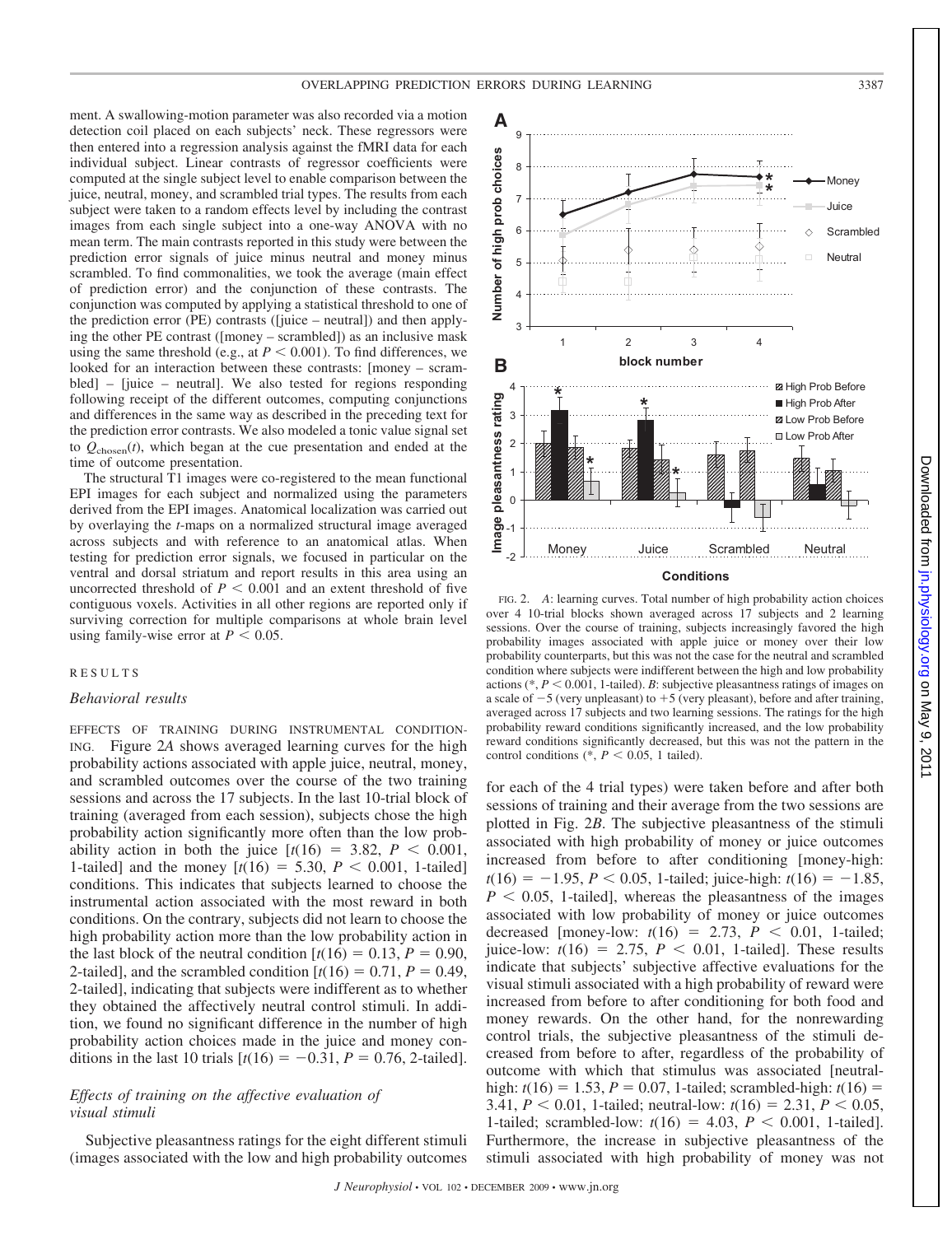#### 3388 V. V. VALENTIN AND J. P. O'DOHERTY

significantly different from that of juice  $[t(34) = 0.74, P =$ 0.46].

## *Neuroimaging results*

COMMONALITIES IN PREDICTION ERROR CODING BETWEEN REIN-FORCERS. To identify striatal regions correlating with prediction error for both juice and money, we first averaged the prediction error contrasts: juice-neutral and money-scrambled. This analysis revealed significant effects in a number of striatal subregions: the nucleus accumbens  $[15, 12, -6$  mm,  $z = 3.90$ ,  $P < 0.001$ ], and dorsal striatum (caudate nucleus)  $[-9, 3, 15]$ mm,  $z = 4.22$ ,  $P < 0.001$ ; see Fig. 3A]. Figure 3,*B* and *C*, also shows the separate results from the individual juice-neutral and the money-scrambled prediction error contrasts respectively.

We also tested for striatal areas showing significant effects in the conjunction of juice-neutral and money-scrambled prediction error contrasts. This analysis revealed significant effects in the dorsal striatum, specifically anterior caudate nucleus [-9, 0, 6 mm;  $z = 3.34$ ,  $P < 0.001$ ]. These results are





FIG. 3. Area of striatum showing prediction error responses to the different reinforcers. *A*: average prediction error (PE) signal combined across money and juice trials (from the contrasts of juice  $PE$  – neutral  $PE$  and money  $PE$  – scrambled PE) showing activity in both ventral and dorsal striatum. *B*: regions of striatum correlating with reward prediction errors during money trials (from the contrast of money  $PE$  – scrambled  $PE$ ). *C*: regions of ventral and dorsal striatum correlating with reward prediction errors during juice trials (from the juice PE  $-$  neutral PE contrast). Images are shown with threshold set at  $P \leq$ 0.001.



FIG. 4. Region of dorsal striatum showing common prediction error coding for juice and money reward in a conjunction of prediction error contrasts: (juice  $PE$  – neutral  $PE$ ) and (money  $PE$  – scrambled  $PE$ ). Image is shown with threshold set at  $P \leq 0.001$ .

tabulated in Supplementary Table S1, and time course plots from this region are shown in Supplementary Fig.  $S1<sup>1</sup>$ 

## *Differences in prediction error coding between reinforcers*

Next we looked for regions that were specific to a reinforcer type (Fig. 4). To test for areas responding more during money than juice prediction errors, we tested for the following contrast: (money  $PE$  – scrambled  $PE$ ) – (juice  $PE$  – neutral PE). This analysis revealed significant effects in a region of the right nucleus accumbens  $[15, 9, -6$  mm,  $z = 3.58$ ,  $P < 0.001$ ], suggesting that this region is significantly more correlated with prediction errors in the money than the juice conditions (see Fig. 5; Table S2). No areas within striatum showed significantly stronger effects for juice compared with money PEs.

## *Separate prediction errors at the time of cue and outcomes*

We also ran an additional analysis in which we split the full PE signal into two components, one at the time of cue presentation and the other at the time of outcome presentation. For the outcome PE regressors, we obtained broadly similar results in the striatum for the conjunction and difference contrasts to that seen in the full PE case, albeit only at a trend level  $(P < 0.01)$ , whereas for the cue PE regressors, we did not find such effects. These results suggest that the effects of the full PE analysis

<sup>1</sup> The online version of this article contains supplemental data.



FIG. 5. Region of nucleus accumbens showing differential prediction error coding between reinforcers. Right nucleus accumbens was significantly more correlated with money prediction errors than with juice prediction errors. Image is shown with threshold set at  $P \leq 0.001$ .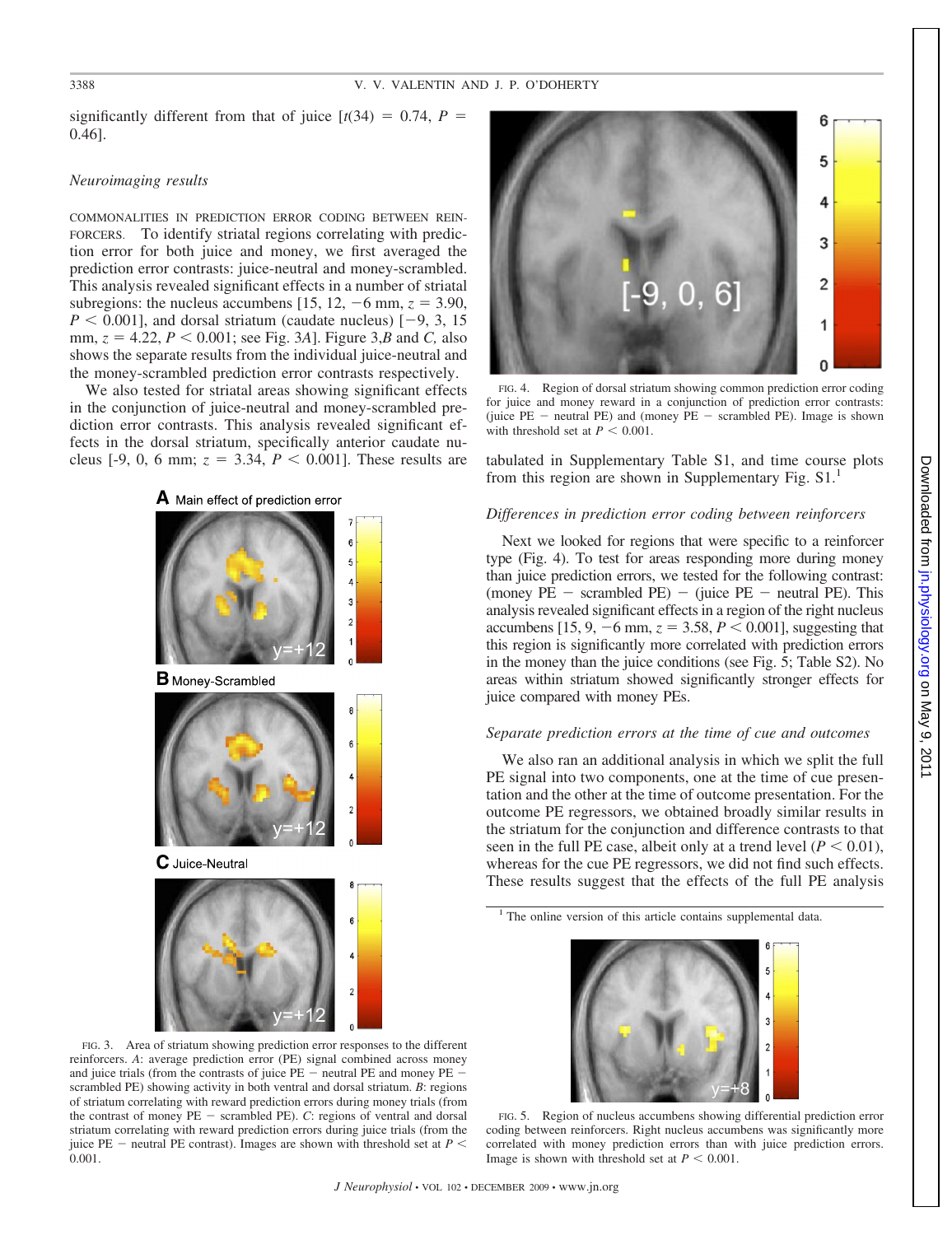may be especially driven by the prediction error signal at the time of outcome, although a combined analysis of the error signals across both time points is necessary to reach our threshold for significance in the striatum.

## *Testing for the contribution of outcome responses to prediction error effects*

To rule out the contribution of responses to outcomes independently of prediction errors on the above findings, we ran a further analysis in which the receipt of juice, money and neutral and scrambled outcomes were modeled as separate regressors. The prediction error regressors were then orthogonalized with respect to those outcome regressors ensuring that the outcome regressors were assigned all the variance common to prediction errors and outcomes. We then performed a conjunction analysis across the money and juice outcome regressors: i.e.,  $(money - scrambled)$ *and* (juice  $-$  neutral). We did not find any significant effects in dorsal striatum in this contrast at  $P < 0.001$  or even when the conjunction between both contrasts was tested at  $P \leq 0.01$ .

We also tested for a difference between responses to the money and juice outcomes: (money  $-$  scrambled)  $-$  (juice  $-$  neutral). Again we did not find any significant effects in ventral striatum (nucleus accumbens) at  $P < 0.001$  (or at  $P < 0.01$ ) in this analysis as had been found for the prediction error analysis. Taken together these results indicate that differences in the sensory properties of outcomes (whether between money and scrambled or juice and neutral, or between money and juice) are unlikely to account for the prediction error findings described earlier. However, because this conclusion is based on a null result, the contribution of sensory differences in outcome coding to the prediction error results cannot be completely ruled out.

## DISCUSSION

Here we provide evidence with fMRI that prediction error signals during learning with food and money reward are at least partially overlapping in humans. Specifically within the striatum, a part of dorsal striatum (caudate nucleus) was found to exhibit prediction error signals during learning with both money and juice reward. In addition to our finding of overlapping prediction error representations in some areas, we also found evidence for partially distinct prediction error representations in other areas. In particular, a region of right nucleus accumbens, part of the ventral striatum, was found to be engaged by prediction errors during learning with money but not juice reward.

These results have important implications for understanding the computational mechanisms underlying learning of reward associations in humans. It is notable that dorsal striatum should turn out to be the locus of common prediction error responses given that this region is thought to contribute toward guiding action selection for reward. According to actor-critic models of reinforcement learning, action selection for reward is mediated via the "actor," which learns a policy through the formation of stimulus-response associations. These associations (described as habitual in the animal learning literature) are, once formed, insensitive to the current incentive value of the outcomes used to stamp in such associations in the first place (Barto 1992, 1995; Daw et al. 2005; Dayan and Balleine 2002; Montague et al. 2006; O'Doherty et al. 2004). Although here we do not test whether the instrumental actions being performed by subjects are under goal-directed or habitual control (Balleine and Dickinson 1998), one plausible interpretation of the present results is that the overlapping prediction error signals we found in dorsal striatum correspond to the site of learning of habitual stimulus-response associations in which there is no explicit representation of the outcome (Daw et al. 2005).

Another feature of actor-critic models of reinforcement learning is the "critic," which learns about the expected future rewards arising from being in a particular context (usually denoted by specific stimulus configurations). The critic has been proposed to learn Pavlovian stimulus-outcome associations. Unlike habitual stimulus-response associations in the actor (Balleine and Dickinson 1998; Balleine et al. 2008; Dickinson 1985), Pavlovian associations are known to be sensitive to the value of the outcome with which they are associated in that devaluation of outcomes can result in a decrease in cue-elicited Pavlovian conditioned responses (Holland and Straub 1979). Ventral striatum has previously been implicated in learning of stimulus-outcome associations in humans as prediction error signals in this area have been reported during studies of appetitive classical conditioning with a range of different reinforcer types (Bray and O'Doherty 2007; Kim et al. 2006; O'Doherty et al. 2003; McClure et al. 2003). Indeed ventral striatum has been suggested to be a candidate region for implementing the critic.

In the present study, while we found a main effect of reward prediction error in ventral striatum (on average across both juice and money conditions), a direct comparison between money and juice prediction errors revealed significantly stronger correlations with money prediction errors in the nucleus accumbens compared with juice prediction errors. These findings could be taken to indicate that a part of ventral striatum is specifically recruited in response to prediction errors for money and not juice. However, because we did not observe significant prediction error signals in ventral striatum in the juice condition alone, the preceding findings should be interpreted with caution. Many previous studies have reported significant prediction related signals in ventral striatum during learning with juice reward (McClure et al. 2003; O'Doherty et al. 2003, 2004). Therefore it is certainly not the case when taking into account these previous findings that ventral striatum is exclusively engaged during learning with money reward. However, prediction errors for juice reward have in other studies been found to correlate with activity in more lateral regions of ventral striatum, particularly in the ventral parts of putamen (O'Doherty et al. 2003, 2006), whereas money prediction errors often tend to be located more medially within the nucleus accumbens proper (Abler et al. 2006; Hare et al. 2008; Haruno et al. 2006). Our finding of enhanced activity within nucleus accumbens for money prediction errors could be consistent with this trend. It also been reported that prediction errors during learning with a rewarding visual stimulus (attractive faces) elicited activity in medial ventral striatum (Bray and O'Doherty 2007). Taken together these results suggest the possibility that medial ventral striatum may be preferentially engaged by prediction errors for either abstract or visual reinforcers compared with juice. Relatively greater involvement of medial aspects of the ventral striatum in responding to money or visual reinforcers could occur due to the pattern of Pavlovian conditioned responses being elicited through learned association with such stimuli, which may be preparatory (such as eliciting approach) rather than consummatory as would likely be the case during conditioning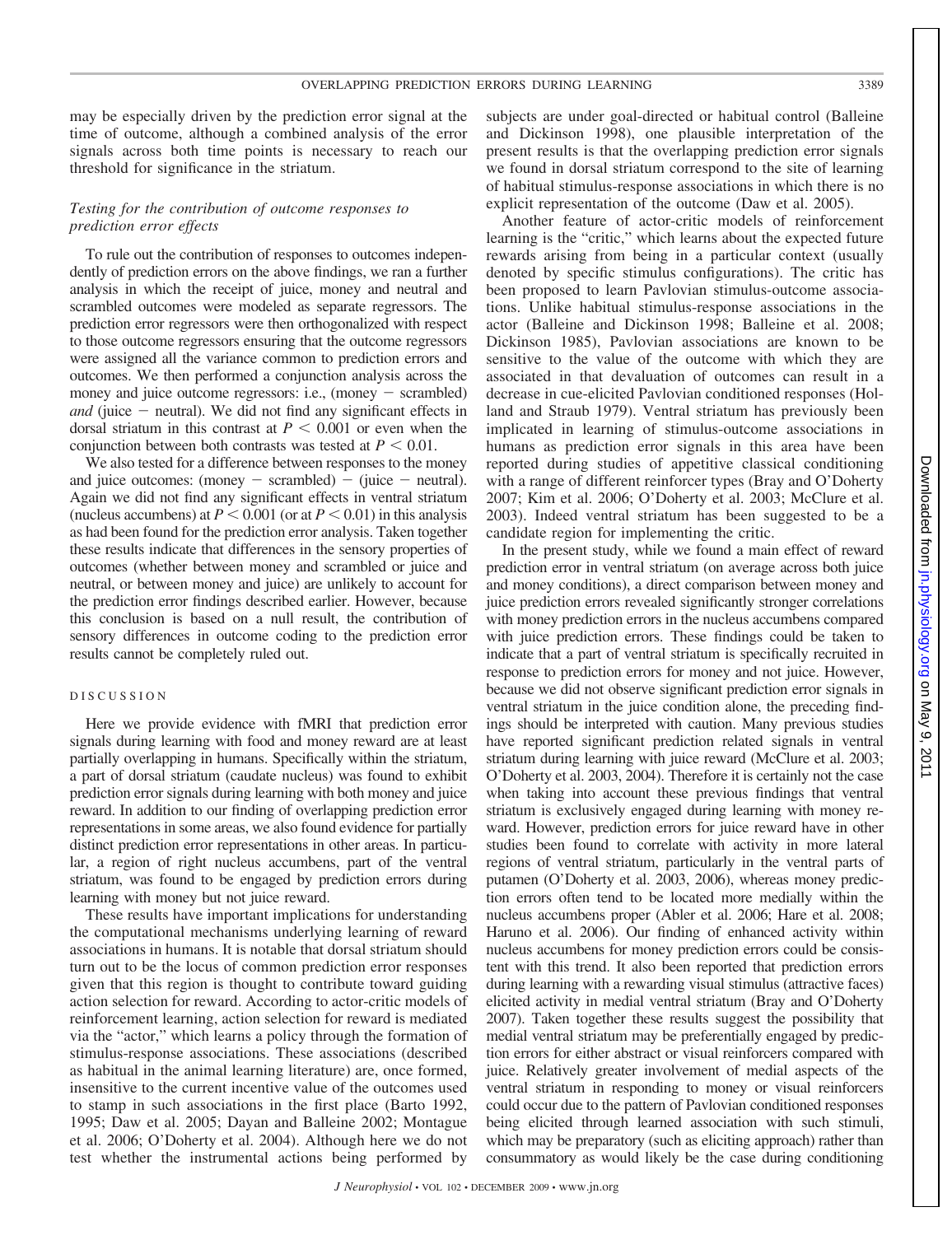with juice reward (Konorski 1948). Future studies could address this possibility directly by measuring different types of Pavlovianconditioned responses during associative learning with money, visual, and juice rewards and comparing these to the pattern of activation in the striatum.

An alternative explanation for the more robust engagement of nucleus accumbens during the money reward condition is that money could be deemed more valuable to subjects than juice reward and that stronger prediction errors in ventral striatum in the money condition relates to a difference in overall salience between the reward conditions. However, several pieces of evidence argue against this interpretation in the case of the present results. First of all, robust prediction error signals were found in dorsal striatum in response to both food and money reward, which indicates that prediction error signals are not generally stronger in the money compared with the food conditions. Moreover, the extent to which subjects favored the high compared with low probability actions within each condition is a behavioral measure of preference for the rewards. Notably, subjects learned to favor the high probability action for the money and juice reward conditions and did not differ between these conditions in the proportion of choice allocations to the high probability actions. On the other hand, subjects were indifferent in their choices between the high and low probability actions for both neutral conditions. These results therefore suggest that subjects value both the food and money rewards equally highly. Finally, subjective pleasantness evaluations for the stimuli associated with the high probability actions were significantly elevated in both juice and money conditions, and no significant difference was found between the stimulus evaluations in the food and money conditions, suggesting that subjectively, both reward contexts were rated as similarly favorable by the subjects.

It is also important to note that the present study can only provide indirect evidence about the role of dopamine in prediction error signaling for different reinforcers. The prediction error signals we are measuring in the target areas of dopamine neurons such as striatum likely depends at least partially on dopaminergic input into these areas (Pessiglione et al. 2006), but it is also likely that other neural signals contribute to the observed prediction-error-related activity in these regions, including intrinsic activity within striatum as well as other nondopaminergic inputs. Nevertheless, the finding of only partially overlapping prediction error BOLD correlates for the different reinforcers raises the question as to whether dopamine neurons do indeed at least partially differentiate between reinforcer types. The results of the present study suggest the importance of following up this question using techniques that allow selective measurement of dopamine signals including single-unit neurophysiology recordings from dopamine centers in the midbrain and/or voltammetric recordings from some of the dopaminoceptive target areas identified in the present study.

The main conclusions of the present study are that a region of dorsal striatum correlates with prediction errors during learning with both juice and monetary rewards, suggesting that this area is involved in mediating learning of stimulus-response associations irrespective of the nature of the reward being used to reinforce such instrumental associations. While prediction error activity was largely overlapping within the dorsal striatum, we also found some evidence for partial specificity within the ventral striatum in that the nucleus accumbens showed stronger responses to prediction errors during learning with money compared with juice reward, which may suggest at least partial differentiation of ventral striatal circuitry involved in learning Pavlovian associations.

#### ACKNOWLEDGMENTS

We thank I. Kagan, S. Wagner, and M. Tyszka for technical assistance and advice.

#### GRANTS

This research is supported by a Searle Scholarship and a grant from the National Science Foundation to J. P. O'Doherty.

#### REFERENCES

- **Abler B, Walter H, Erk S, Kammerer H, Spitzer M.** Prediction error as a linear function of reward probability is coded in human nucleus accumbens. *NeuroImage* 31: 790 –795, 2006.
- **Balleine BW, Daw ND, and O'Doherty J P.** Multiple forms of value learning and the function of dopamine. In: *Neuroeconomics: Decision Making and the Brain*, edited by Glimcher PW, Camerer CF, Poldrack RA, Fehr E. New York: Academic Press, 2008, p. 367–388.
- **Balleine BW, Dickinson A.** Goal-directed instrumental action: contingency and incentive learning and their cortical substrates. *Neuropharmacology* 37: 407– 419, 1998.
- **Barto AG.** Reinforcement learning and adaptive critic methods. In: *Handbook of Intelligent Control: Neural, Fuzzy, and Adaptive Approaches*, edited by White DA, Sofge DA. New York: Van Norstrand Reinhold, 1992, p. 469 – 491.
- **Barto AG.** Adaptive critics and the basal ganglia. In: *Models of Information Processing in the Basal Ganglia*, edited by Houk JC, Davis JL, Beiser BG. Cambridge, MA: MIT Press, 1995, p. 215–232.
- **Bray S, O'Doherty J.** Neural coding of reward-prediction error signals during classical conditioning with attractive faces. *J Neurophysiol* 97: 3036 –3045, 2007.
- **Daw ND, Niv Y, Dayan P.** Uncertainty-based competition between prefrontal and dorsolateral striatal systems for behavioral control. *Nat Neurosci* 8: 1704 –1711, 2005.
- **Dayan P, Balleine BW.** Reward, motivation, and reinforcement learning. *Neuron* 36: 285–298, 2002.
- **Deichmann R, Gottfried JA, Hutton C, Turner R.** Optimized EPI for fMRI studies of the orbitofrontal cortex. *Neuroimage* 19: 430 – 441, 2003.
- **Dickinson A.** Actions and habits: the development of a behavioural autonomy. *Philos Trans R Soc Lond B Biol Sci* 308: 67–78, 1985.
- **Friston KJ, Holmes AP, Poline JB, Grasby PJ, Williams SC, Frackowiak RS, Turner R.** Analysis of fMRI time-series revisited. *Neuroimage* 2: 45–53, 1995.
- **Hare TA, O'Doherty J, Camerer CF, Schultz W, Rangel A.** Dissociating the role of the orbitofrontal cortex and the striatum in the computation of goal values and prediction errors. *J Neurosci* 28: 5623–5630, 2008.
- **Haruno M, Kawato M.** Different neural correlates of reward expectation and reward expectation error in the putamen and caudate nucleus during stimulus-action-reward association learning. *J Neurophysiol* 95: 948 –959, 2006.
- **Holland PC, Straub JJ.** Differential effects of two ways of devaluing the unconditioned stimulus after Pavlovian appetitive conditioning. *J Exp Psychol Anim Behav Process* 5: 65–78, 1979.
- **Kim H, Shimojo S, O'Doherty JP.** Is avoiding an aversive outcome rewarding? Neural substrates of avoidance learning in the human brain. *PLoS Biol* 4:e233, 2006.
- **Konorski, J.** *Conditioned Reflexes and Neuron Organization.* Cambridge, UK: Cambridge Univ. Press, 1948.
- **McClure SM, Berns GS, Montague PR.** Temporal prediction errors in a passive learning task activate human striatum. *Neuron* 38: 339 –346, 2003.
- **Mirenowicz J, Schultz W.** Importance of unpredictability for reward responses in primate dopamine neurons. *J Neurophysiol* 72: 1024 –1027, 1994.
- **Montague PR, Berns GS.** Neural economics and the biological substrates of valuation. *Neuron* 36: 265–284, 2002.
- **Montague PR, Dayan P, Sejnowski TJ.** A framework for mesencephalic dopamine systems based on predictive Hebbian learning. *J Neurosci* 16: 1936 –1947, 1996.